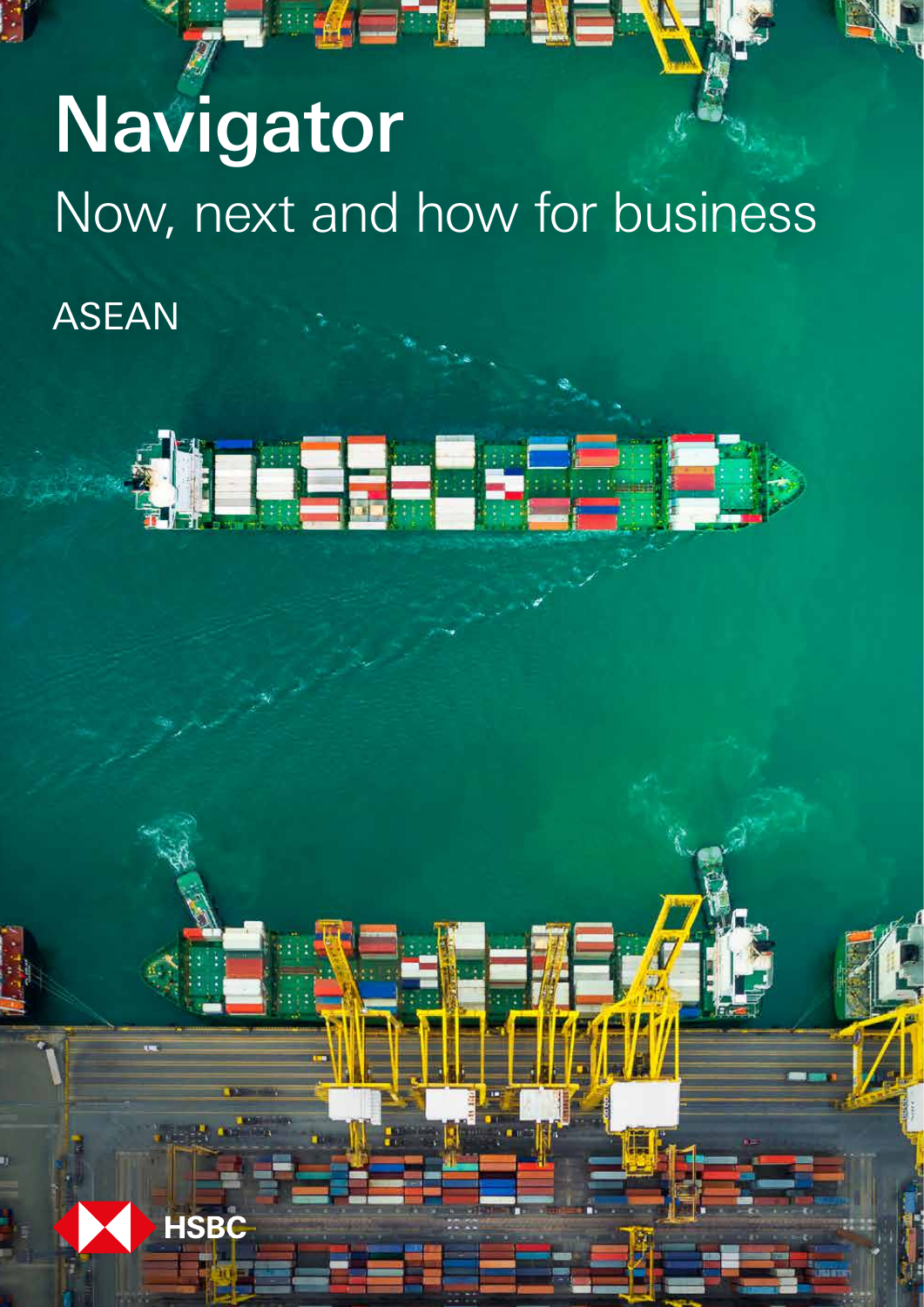## ASEAN

## Companies prepare for the digital age

Despite evidence that growth has slowed recently, firms across the ASEAN bloc remain more positive about the outlook for trade than any other trade bloc and higher than the global average (Fig. 1). Investment in digital capabilities and a focus on productivity and skills development are supporting competitiveness and enhancing long-term growth prospects. Despite this, the ASEAN bloc has the highest proportion of corporates who expect protectionism to rise, and who see regulations as positive for their business.

## What is happening now

## **Firms remain optimistic in the face of softening external demand**

Economic activity in the ASEAN bloc remained robust in the first half of 2018, supported by continued export growth. Although ASEAN currencies have weakened this year against the US dollar, the moves have been relatively moderate compared to the sell-off in other emerging market currencies, reflecting ASEAN countries' relatively solid external and macroeconomic fundamentals.

However, growth momentum is likely to ease in coming months reflecting cooling Chinese demand and increased global trade protectionism. Indeed, the latest Nikkei ASEAN Purchasing Managers' Index showed growth in manufacturing output slowed to its weakest rate for six months in September. Notably, the survey indicated a decline in export sales for a second consecutive month.

## Fig. 2: ASEAN: Merchandise exports



3-month total, % year (US\$ nominal values)

## Fig. 1: Respondents with a positive view on prospects for foreign trade – comparison across trading blocs

| <b>Trade Blocs</b> |                    |
|--------------------|--------------------|
| ASFAN              | $86\%$ $\triangle$ |
| <b>RCEP</b>        | $81\%$ $\triangle$ |
| EU (including UK)  | 78%                |
| <b>CPTPP</b>       | 76%                |
| <b>NAFTA</b>       | 70%                |

## How your business can respond

- ◆ Have you engaged your key suppliers to understand how they, and their supply chains, are affected by US-China tariffs?
- Engage with domestic government to help shape policy reforms that will help business to prosper in your country.
- How are you increasing capacity to accommodate a potential ramp-up in demand as part of any supply chain diversion resulting from international trade tensions.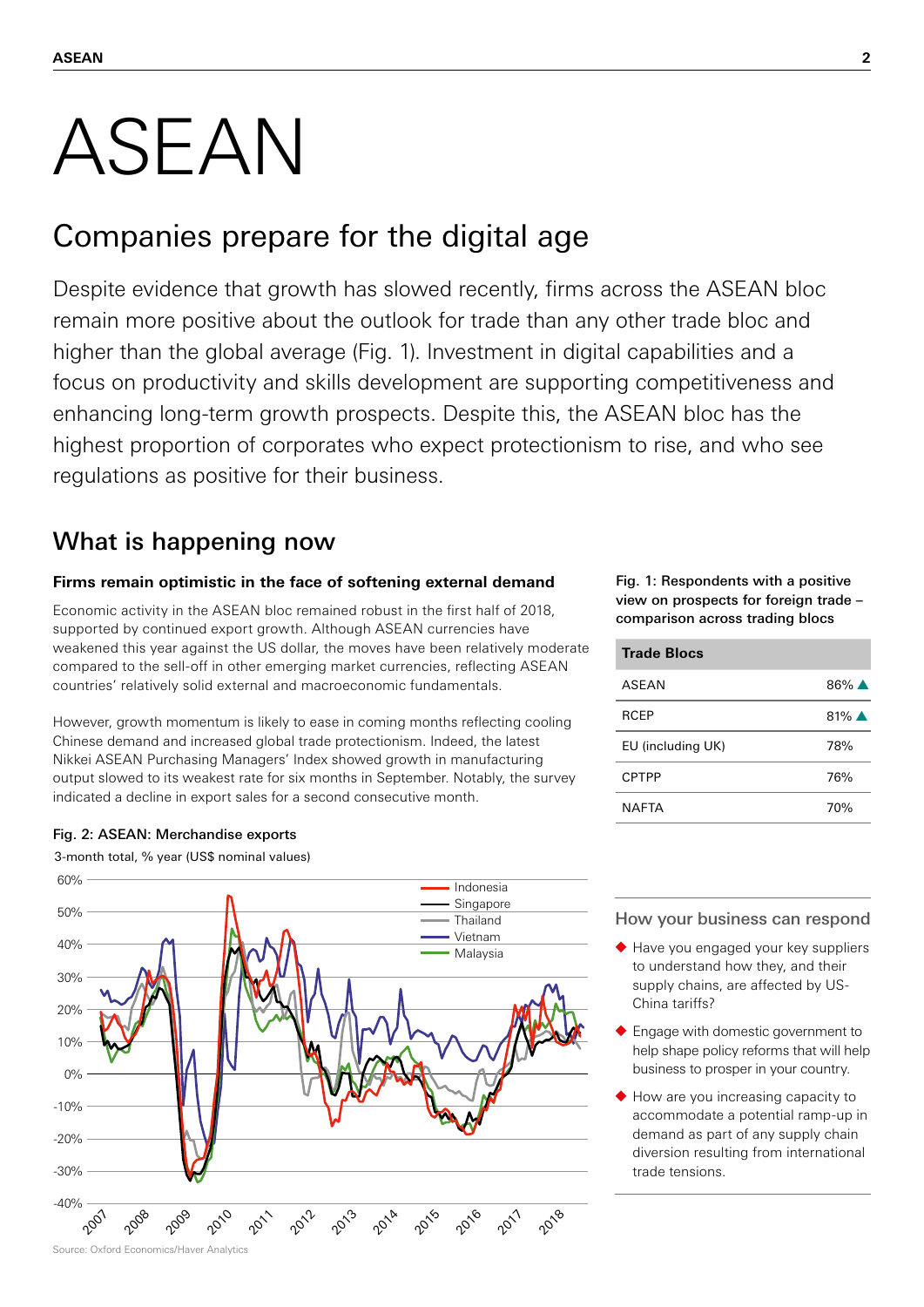Despite economic headwinds, the HSBC Navigator survey shows that respondents within the ASEAN bloc remain upbeat on the global trading environment, with the vast majority (86%) reporting a positive view on the outlook (Fig. 1 and 3). Their key reasons for optimism: consumer confidence and global economic growth. Meanwhile, companies with a negative outlook were most likely to cite the US-China trade dispute amongst their key concerns.



#### Fig. 3: Firms with a positive outlook on the global trading environment

Source: TNS Kantar

## Policy Developments

## **The threat posed by global protectionism may be underappreciated**

China has so far borne the brunt of the US administration's protectionist trade policy, but these actions will also have an indirect impact on the ASEAN bloc given the region's high level of exports to China and dependency on exports. Moreover, the US has shown that it is willing to threaten higher tariffs across multiple countries with which it has bilateral trade deficits, which raises the risk that the US could also impose higher import tariffs on other Asian economies.

The United States Trade Representative (USTR) has already announced that it is reviewing the eligibility of Indonesia in the Generalized System of Preferences (GSP) based on "concerns" about compliance with the program. Additionally the large US trade deficit with Vietnam – more than double the size of the US deficit with Canada in 2017 – suggests that it could also draw attention from the US administration. At the other end of the spectrum, Singapore appears least at risk of direct US actions, reflecting its low tariff regime and the US trade surplus with the economy.

Not surprisingly, three-quarters (75%) of respondents to the HSBC Navigator survey in the ASEAN bloc (Fig. 4) believe that governments are becoming more protectionist, which is higher than the global average (63%). Views regarding the impact of regulations were more nuanced though, with 34% of firms seeing them as adding to the cost of doing business, but 36% viewing regulations as helping their competitiveness. Figure 5 also compares this among other trading blocs.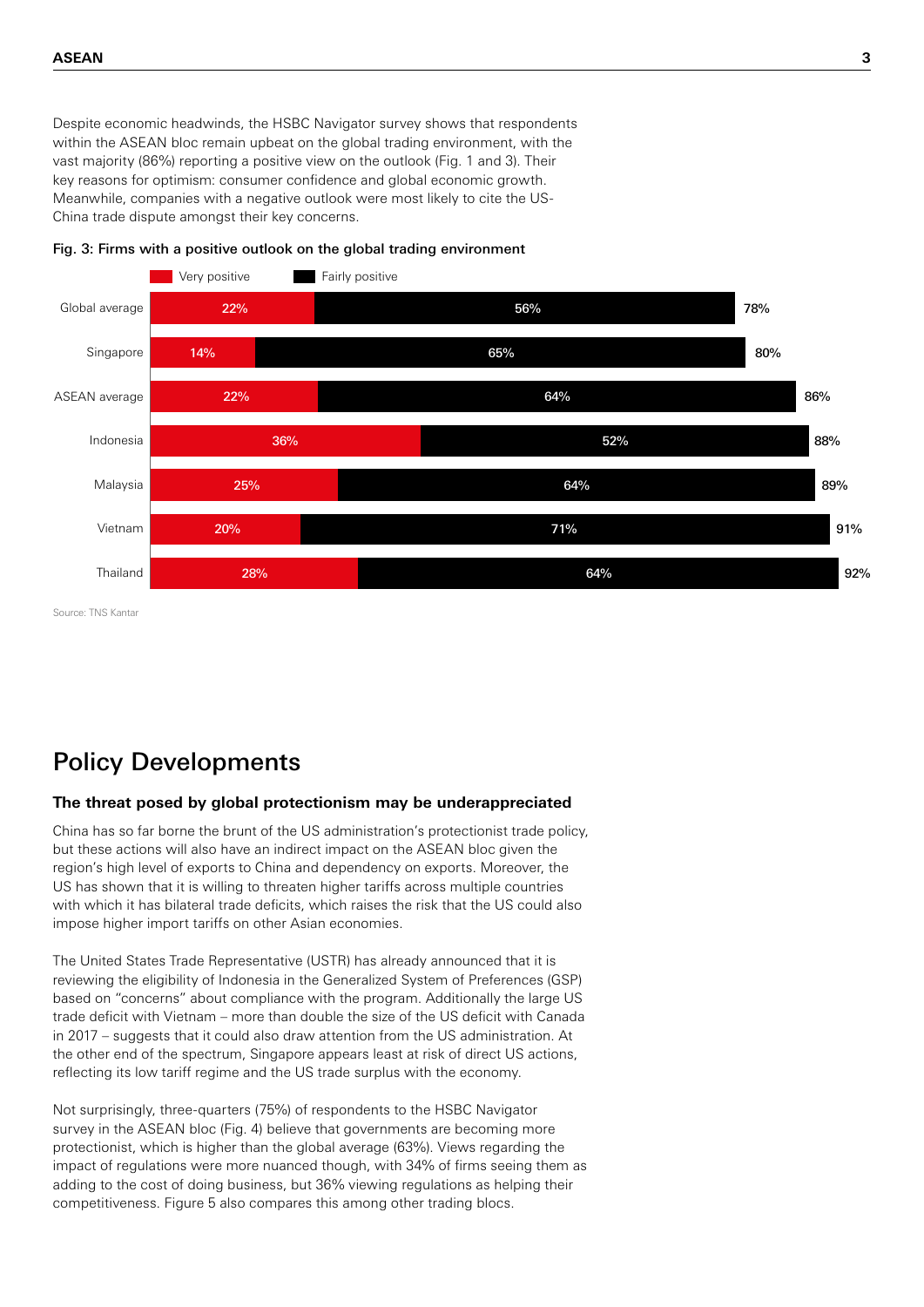

Fig. 4: Respondents in ASEAN that believe foreign governments are becoming more protective of their domestic businesses

Fig. 5: Respondents that believe foreign governments are becoming more protective of their domestic businesses – comparison across trading blocs

| <b>Trade Blocs</b> |                             |
|--------------------|-----------------------------|
| ASFAN              | $75\%$ $\triangle$          |
| <b>NAFTA</b>       | $69\%$ $\triangle$          |
| <b>RCEP</b>        | $69\%$ $\triangle$          |
| <b>CPTPP</b>       | 63%                         |
| EU (including UK)  | $54\%$ $\blacktriangledown$ |

Focussing on the impact of global policy developments, it was notable that the survey results showed less than a quarter (22%) of ASEAN businesses expect the US-China trade dispute to hinder their business prospects in the next three years, compared to 31% globally (Fig. 6). While this may reflect perceived opportunities to capture market share, it may also suggest that businesses have not fully examined the potential direct and indirect impacts of the dispute on their supply chains.

## Fig. 6: Relevance and impact of policy developments in the next 3 years

|                                                                                                     | Hinder<br>No impact<br>Help<br>Not sure/Not aware of/Not relevant |     |     |     |     |
|-----------------------------------------------------------------------------------------------------|-------------------------------------------------------------------|-----|-----|-----|-----|
| ASEAN                                                                                               | 6%                                                                | 19% |     | 69% | 5%  |
| ASEAN-China Free Trade Area (ACFTA)                                                                 | 8%                                                                | 24% | 61% |     | 8%  |
| Free trade agreements as they apply to my industry/sector                                           | 8%                                                                | 25% | 60% |     | 7%  |
| ASEAN 2025 initiative                                                                               | 6%                                                                | 26% | 59% |     | 8%  |
| RCEP – Regional Comprehensive Economic Partnership<br>(ASEAN & Aus, China, Japan, Sth Korea, India) | 6%                                                                | 25% | 58% |     | 10% |
| ASEAN-India Free Trade Area                                                                         | 6%                                                                | 33% | 52% |     | 9%  |
| CPTPP – Comprehensive and Progressive Agreement for<br>Trans-Pacific Partnership                    | 7%                                                                | 33% | 50% |     | 10% |
| Mainland China and Hong Kong Closer Economic and<br>Partnership Arrangement                         | 8%                                                                | 34% | 47% |     | 10% |
| China's "Belt and Road" Initiative                                                                  | 10%                                                               | 33% |     | 47% | 10% |
| China-South Korea Free Trade Agreement                                                              | 9%                                                                | 37% |     | 46% | 9%  |
| US-China trade dispute                                                                              | 22%                                                               |     | 35% | 35% | 8%  |

Source: TNS Kantar

\*May not total 100% due to rounding

A majority of respondents (60%) viewed relevant free-trade agreements as having a positive impact on their business. In line with this view, ASEAN itself was viewed favourably by 69% of firms, while current and prospective ASEAN free-trade agreements with third-party countries also ranked highly.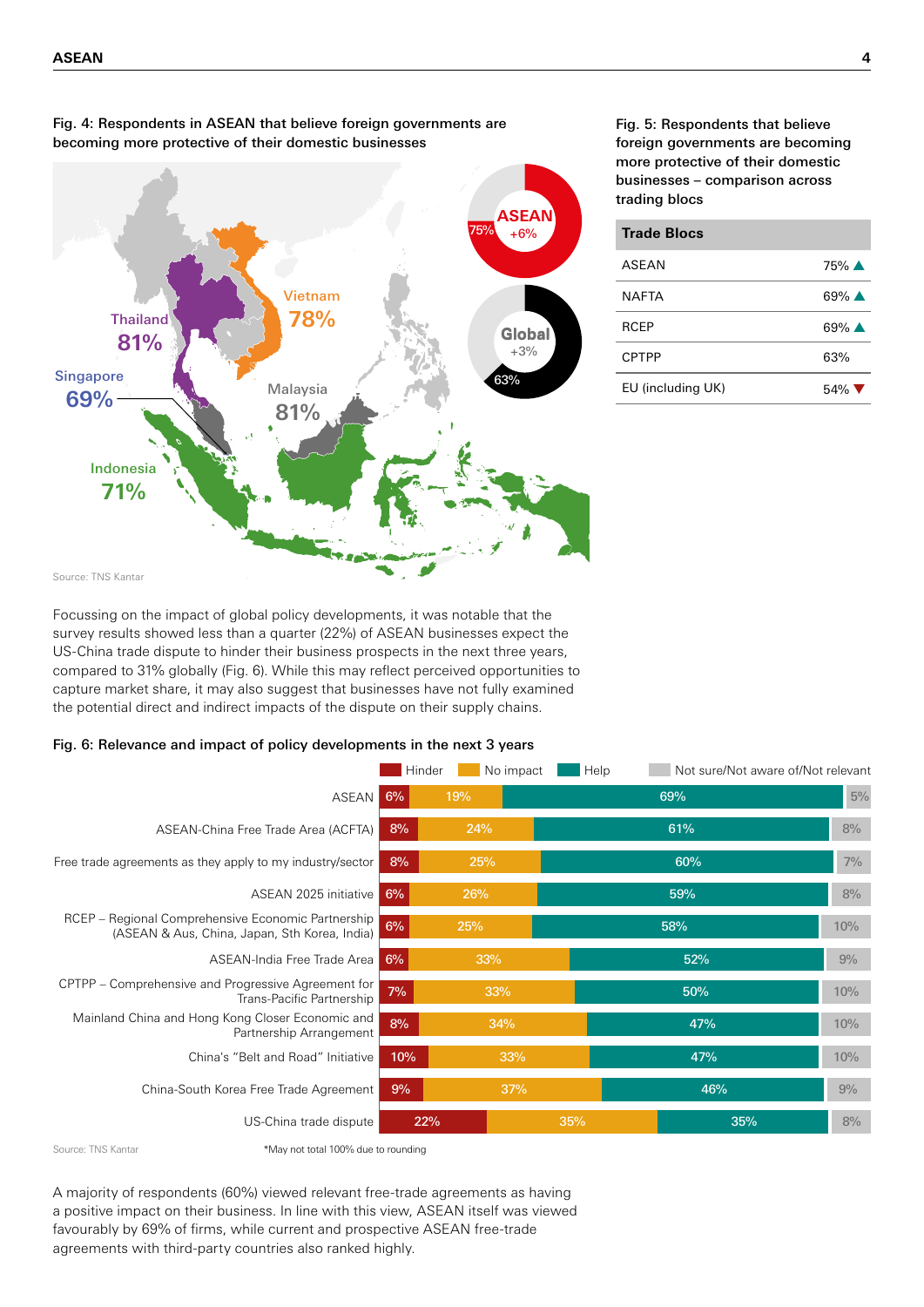## What is happening next for business strategy

## **Companies are making use of data to optimise performance**

In the near future, growing market share is identified as the key focus (38%) of shaping company direction in the ASEAN bloc (Fig. 7). Firms also intend to focus on productivity and skills development, as well as increasing emphasis on long-term performance.

At the country level, it was notable that a high proportion of respondents in Thailand (41%) reported an emphasis on increasing digitisation, a share that was well above the average for both ASEAN (24%) and globally (20%). This likely reflects both increased demand within Thailand for better connectivity and applications, as well as the emphasis by the government on supporting the development of technology through initiatives such as Thailand 4.0.

Businesses around the world are increasingly aware that all aspects of performance – from supply chain efficiency, to overall technology innovation - can be improved through use of data and analytics. This is particularly evident in the ASEAN bloc (Fig. 8), with 84% of survey respondents reporting the use of data to optimise their business – higher than the global average of 75%. Sales data is the most commonly used (60%), followed by operational data (57%) and market data (51%). The Internet of Things was most frequently identified amongst digital innovations as offering opportunities, with 70% of respondents viewing these technological developments favourably (compared to 56% globally).

## Fig. 7: Top 3 actions for future company direction

| Growing market share                                       |
|------------------------------------------------------------|
| Increasing emphasis on productivity/<br>skills development |
| Increasing emphasis on long-term<br>performance/growth     |

## How your business can respond

- ◆ Is your business enhancing its digital capabilities to remain competitive and meet customer expectations?
- ◆ Have you considered using data from connected devices, machines and other assets to manage your supply chain in real time?

# 84% 75% **ASEAN Global**

**Fig. 8: Using data in business**

Share of respondent firms using data to

Data sets currently being used



Source: TNS Kantar

Source: TNS Kantar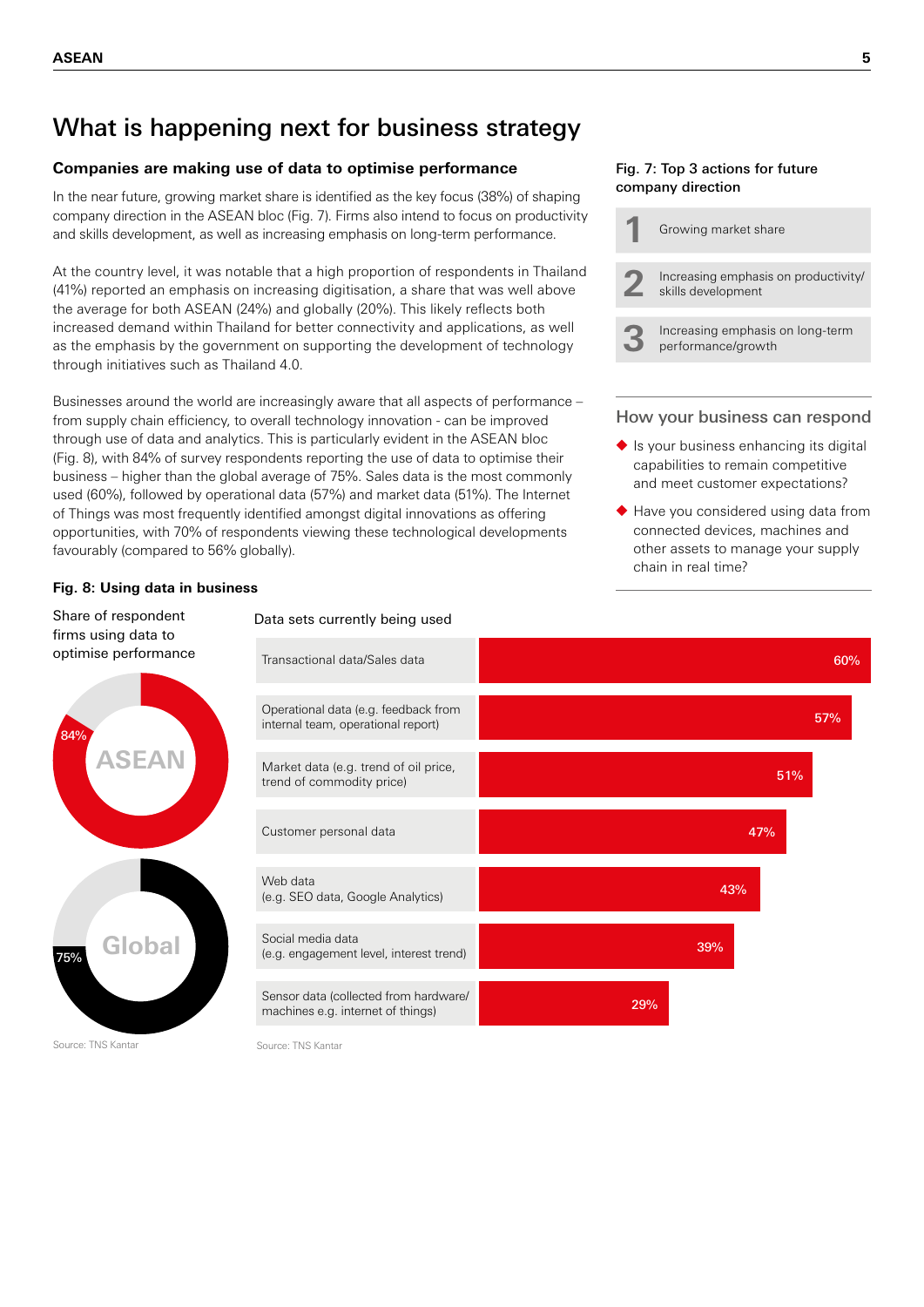## **Technology is being deployed to improve supply chain efficiency**

More than one third of ASEAN firms (37% goods, 34% services) say increased use of technology is the top change planned in their supply chain, with doing business in new markets the second (Fig. 9 and Fig. 10), compared to the global averages of 27% and 21% respectively. Increasing profits and cost reduction were the most frequently cited objectives behind these changes. The results demonstrate that both goods and services firms across the region increasingly view technology as central to their business strategies.

### Fig. 9: Supply chain changes for goods

Top 5 planned supply chain changes in the next 3 years



Source: TNS Kantar

It was notable that improving sustainability outcomes was also identified by around a third of ASEAN respondents (35% goods, 27% services) as a planned outcome of company actions – higher than the global average of 28% for goods and in line with the global average of 27% for services. The majority of companies (72%) in the economic bloc believe they are on par or ahead of their competitors in ethical and environmental sustainability.

#### Fig. 10: Supply chain changes for services

Top 5 planned supply chain changes in the next 3 years



Top 5 objectives behind the changes

Top 5 objectives behind the changes



Source: TNS Kantar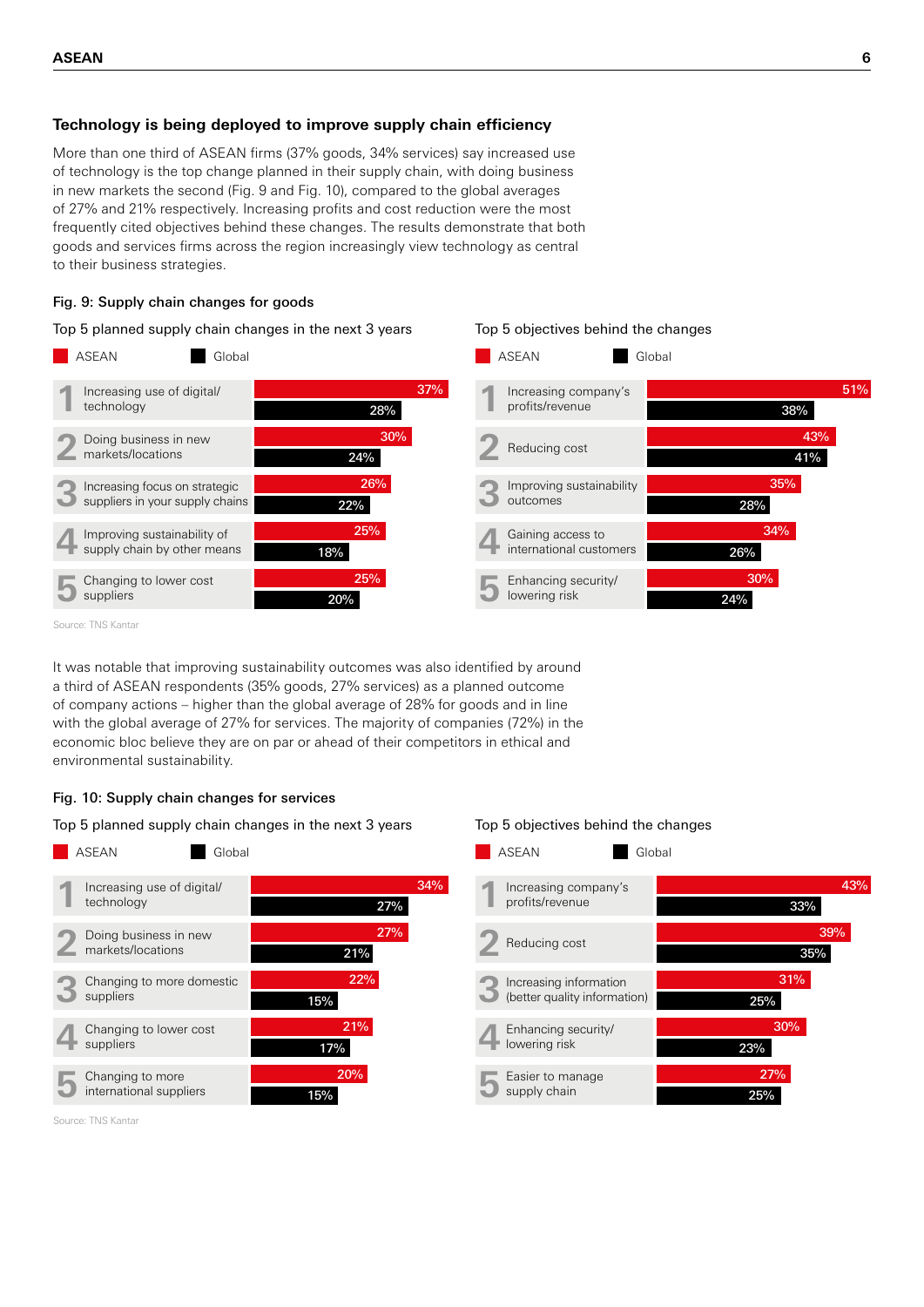## About HSBC Navigator ASEAN

The HSBC Navigator survey, which is the largest of its kind, is conducted on behalf of HSBC by Kantar TNS. It is compiled from responses by decision-makers at over 8,650 businesses – from small and mid-market to large corporations – across a broad range of industry sectors in 34 markets, and 1000 from ASEAN markets of Indonesia (200), Malaysia (200), Thailand (200), Vietnam (200) and Singapore (200). Sample sizes for each market were chosen to ensure the statistical accuracy of results.

Global results are based on an average of the 34 markets (using weights based on each market's share of world trade) and ASEAN results reflect a weighted average of the five sample markets in this bloc. The survey was conducted over a six-week period from July to September 2018.

Interviewees were polled on a range of questions including expectations around future growth in trade, attitudes toward trade policy developments and strategic business plans. The survey represents a timely source of information on the fastevolving international business environment.